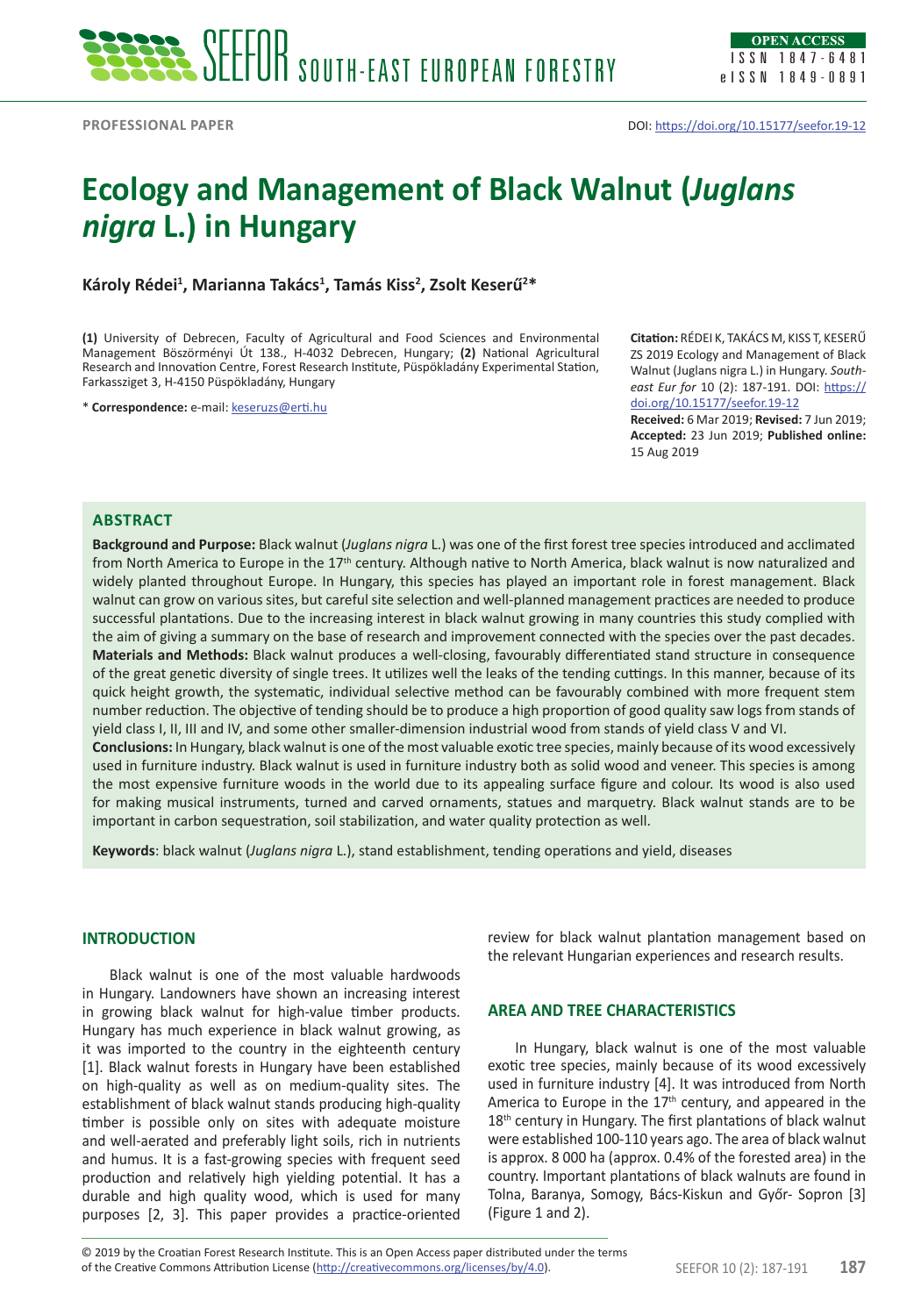Black walnut is a light-demanding tree species and develops straight, cylindrical trunks in close stands. The tree may grow 20-30 m tall, with a 15-18 m useful bole length. The average Diameter at Breast Height (DBH) can reach 0.3-0.4 m at the age of 80-90 years [5]. Longitudinal cracks appear on the greyish black bark even in young trees. Leaves are oddly pinnate, just like those of common walnut, but they are serrate with a less intensive odour. The large edible nut ripens in September or October of the same year and drops shortly after the leaves fall. Good seed crops are produced irregularly, perhaps twice in 5 years. Best seed production begins when the trees are about 30 years old and continues for another 40-50 years [5]. The initial root form of black walnut, with its rapidly growing juvenile taproot and wide spreading laterals, is characteristic of species that grow on deep, fine-textured soils [2, 6].

# **SITE REQUIREMENTS**

In Hungary, black walnut grows preferably on plains and thrives on moderately compact, nutrient-rich, moist soils (e.g. flood plains). It grows especially well on deep loams, loess soils, and fertile alluvial deposit. It also grows well on good agricultural soils, but it grows slower on sandy ridges. It tolerates winter frost well, but it is sensitive to early winter and late spring frosts [2, 3, 7].

In general, soils should be deep (at least 80**-**90 cm), welldrained, and should have a good moisture-holding capacity. Fertile loams and sandy loams with high organic matter and pH from 6.5 to 7.2 are usually best. Flooding can kill young walnut trees during the growing season. If water remains over the tops of trees for more than 2 days, the trees usually die. Flooding for 3 to 5 days during the dormant season is tolerated, but logs and other debris will often break or bend trees. Young trees recover rapidly from such treatment, but older trees may sustain permanent damage to bark, providing an avenue of entrance for decay [3, 6].

## **PLANTATION ESTABLISHMENT**

# **Seedlings Management**

In Hungary there are excellent nurseries to provide seedlings for artificial reforestation and afforestation. Seedling quality is generally good, and all seedlings are grown from walnuts collected in the country. Only larger seedlings with healthy root systems are sorted and planted. The grafts are relatively expensive, but provide a known, reproducible, genetic improvement over nursery seedling stock [2].

#### **Planting and Sowing Season**

April and May are generally the most desirable months for planting bare-root walnut seedlings or sowing seeds. Seedlings should be planted after the danger of late freezes. Spring planting provides seedling with time to establish a root system before winter. Autumn planting (October, November) can also be proven successful under certain conditions. However, bare-root seedlings approaching the winter with little root growth and without adequate snow cover or mulch often suffer winter kill [2, 3, 7].

## **Layout and Spacing**

Recommended spacing for walnut plantations is 2.5- 2.8 by 0.7-1.0 m (4000-5000 trees per hectare). This allows for mortality and thinning of undesirable trees during the rotation. Plantation layout is crucial to ease management operations in the future. Rows must be straight in at least one direction to facilitate mowing, spraying, and other silvicultural operations such as soil surface treatments between the rows. In case of sowing, normally 800-1000 kilos of seeds in shell are sown per hectare [2].

#### **Interplanting**

In Hungary black walnut plantations are established as monocultures. Our growing trials with a mixture of black walnut and black locust have shown that black locust outgrows walnut and quickly smothers it [2]. Under no



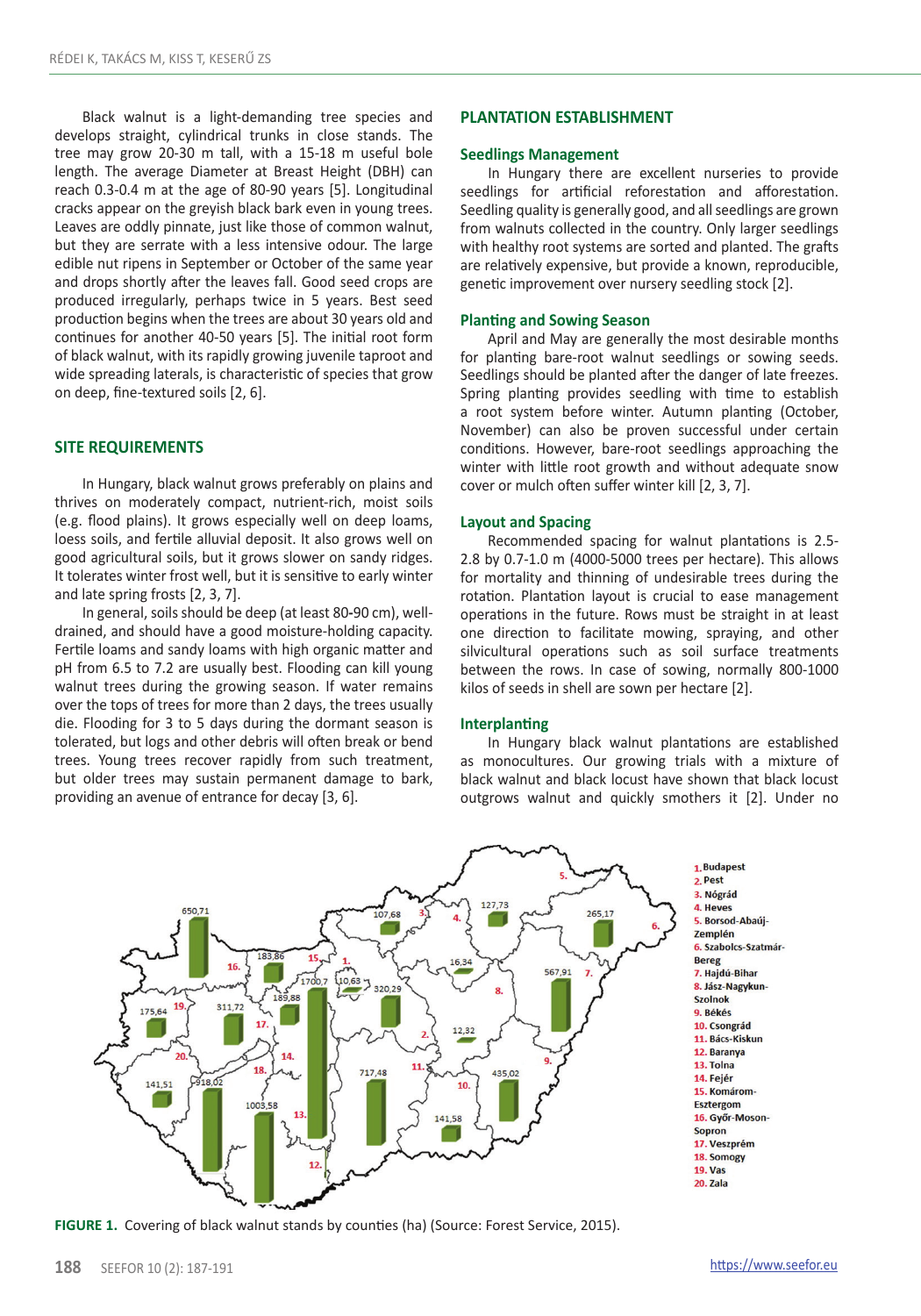

**FIGURE 2.** Black walnut plantation at the age of 60 years in Central Hungary (Photo: K. Rédei)

circumstances should livestock be grazed in a black walnut plantation. They will eat young trees; the bark of older trees may be stripped and soil compaction will reduce walnut growth. Deer and rabbits can provide forest owners with enough problems caused by animals [2, 6].

# **Weed Control**

Without weed control, black walnut plantations invariably fail or do not grow nearly to their potential. Weed control should be carried out both in the rows by hoeing and between the rows by disk. However, it must be emphasized that cultivation will be required twice during each growing season for trees up to four or five years old. Depth of cultivation must be shallow, because many walnut feeder roots are in the upper layers of the soil and are easily damaged [2].

# **Pruning**

Apart from weed control, the other important treatment to improve the quality and future value of black walnut is pruning. The purpose of pruning is to develop a straight single stem which will ultimately become a high-value veneer log. Black walnut has an overwhelming tendency to produce multiple shoots caused by insect or frost injury to the terminal bud. These shoots, if not reduced to the single straightest and/or tallest, will produce forks that limit the length of the future log. During carrying out the tending operations, it is necessary to reach a height of 8-10 metres of branch-free stem [2, 6]. It is known that proper pruning is the factor that a grower can use to greatly increase tree quality and hence the economic value of a walnut plantation. In fact, pruning may double the value of a plantation at harvest age.

# **TENDING CUTTINGS AND YIELD**

The first tending cutting should be made at about 8-10 years. Poorly formed trees with no potential for straightening, diseased, and very slow-growing trees should be removed. Sprouts should be mowed frequently until dead. Over 18 years thinnings are to be carried out. During the tending cuttings, it is important to take into consideration that populations consist of specimens of varied genetic value (genotypic). Black walnut produces a well closing, favourably differentiated stand structure in consequence of the great genetic diversity of single trees. It utilizes well the leaks of the tending cuttings. In this manner, because of its quick height growth, the systematic, individual selective method can be favourably combined at the more frequent stem number reduction (Table 1).

The most important stand structure parameters of black walnut stands at the age of 80 years old (Yield table: (5)) are shown in Table 2*.*

The objective of tending should be to produce a high proportion of good quality sawlogs from stands of yield class I, II, III and IV; and some other smaller-dimension industrial wood from stands of yield class V and VI. The mean volume increment, depending on the yield classes, varies between 3.1 and 14.2  $m^3$ ·ha<sup>-1</sup>·yr<sup>-1</sup> [5]. The average rotation age for black walnut stands is 75-85 years [2, 5, 6].

# **DISEASES**

In Hungary, black walnut has no too many damages. A correct choice of species ensures that most black walnut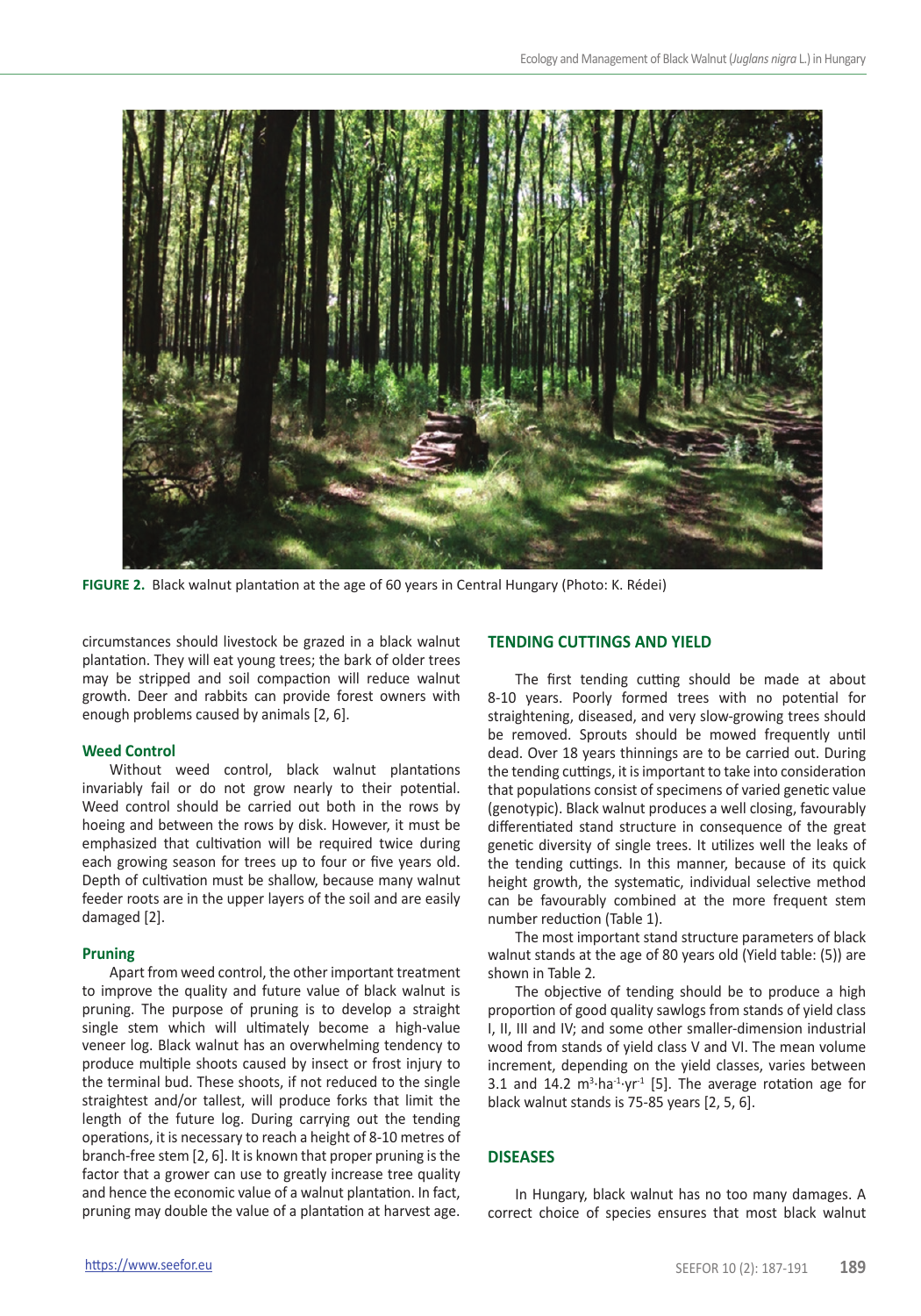| Year      | Stage/operation                      | Stem number $\cdot$ ha $^{-1}$ |
|-----------|--------------------------------------|--------------------------------|
| 1         | Planting                             | 4000-5000                      |
| $2 - 4$   | Weed controls, replacing dead plants | 3500-4000                      |
| $5-6$     | "Completed stage"                    | 3000-3500                      |
| $8 - 10$  | Cleaning - respacing                 | 2000-2500                      |
| $13 - 15$ | Cleaning                             | 1200-1400                      |
| 18-22     | Pre-commercial thinning              | 800-1000                       |
| $25 - 30$ | Selective thinning                   | 300-400                        |
| 50-60     | Increment thinning                   | 180-200                        |
| 60-75     | Sanitary cutting (if necessary)      | 120-150                        |
| 75-85     | Harvest cutting                      | 100-150                        |

**TABLE 2.** The most important stand structure parameters of black walnut plantations at the age of 80 years.

| <b>Yield Class</b> | Height<br>(m) | Diameter at breast Height<br>(cm) | Volume<br>$(m^3 \cdot ha^{-1})$ |
|--------------------|---------------|-----------------------------------|---------------------------------|
|                    | 29.5          | 43.6                              | 428                             |
| Ш                  | 25.0          | 37.0                              | 315                             |
| $\mathbf{III}$     | 21.1          | 31.3                              | 231                             |
| IV                 | 17.2          | 26.4                              | 170                             |
| V                  | 15.1          | 22.4                              | 125                             |
| VI                 | 12.8          | 18.9                              | 92                              |

plantation schemes are successful. Frost damage appears in the form of suddenly blackened new leaves and shoots. Secondary buds will break and begin growing up and down the stem within a few days after frost. No permanent damage is caused except for the growth of multiple stems that require careful pruning [2]. *Dicerca alni* Fischer, *Hylesinus fraxini* Panzer and *Colotois pennaria* Linné can be mentioned, which may cause damages. Wild animals, mostly wild boar, can damage the fresh sowing, as well as deer and red deer, who can browse on new growth in young black walnut plantations. Fencing plantations against them is expensive but sometimes essential [2, 6].

# **BLACK WALNUT WOOD CHARACTERISTICS AND MARKETING**

Black walnut is an important source of hardwood lumber. The wood is close-grained, heavy and hard; it machines well and accepts a variety of finishes. Its most important wood properties are the followings [1, 4]:

- Density (kg·m<sup>-3</sup>): air dry (12%MC) = 580-640-810, oven-dry = 560-580, green = 900-980;
- Shrinkage  $(%)$ : radial = 4.8-5.5, tangential = 7.1-7.7;  $longitudinal = 0.4$ , volumetric = 12.0-13.3;
- Assortments: sliced veneer raw material; sawlogs; short and low quality logs; other industrial wood; firewood;
- Utilisation: Black walnut is used in the furniture industry both as solid wood and veneer. This species is among the most expensive furniture woods in the world for its appealing surface figure and colour. It is important for exquisite interior applications, such as for staircases, flooring and panelling. It is unique for manufacturing hunting arms because of its beauty and strength. The wood is also used for making musical instruments, turned and carved ornaments, statues and marquetry [4];
- Wood prices: There are no fixed prices. In the openair market 1 m<sup>3</sup> black walnut wood material costs approx. 130.00 EUR.